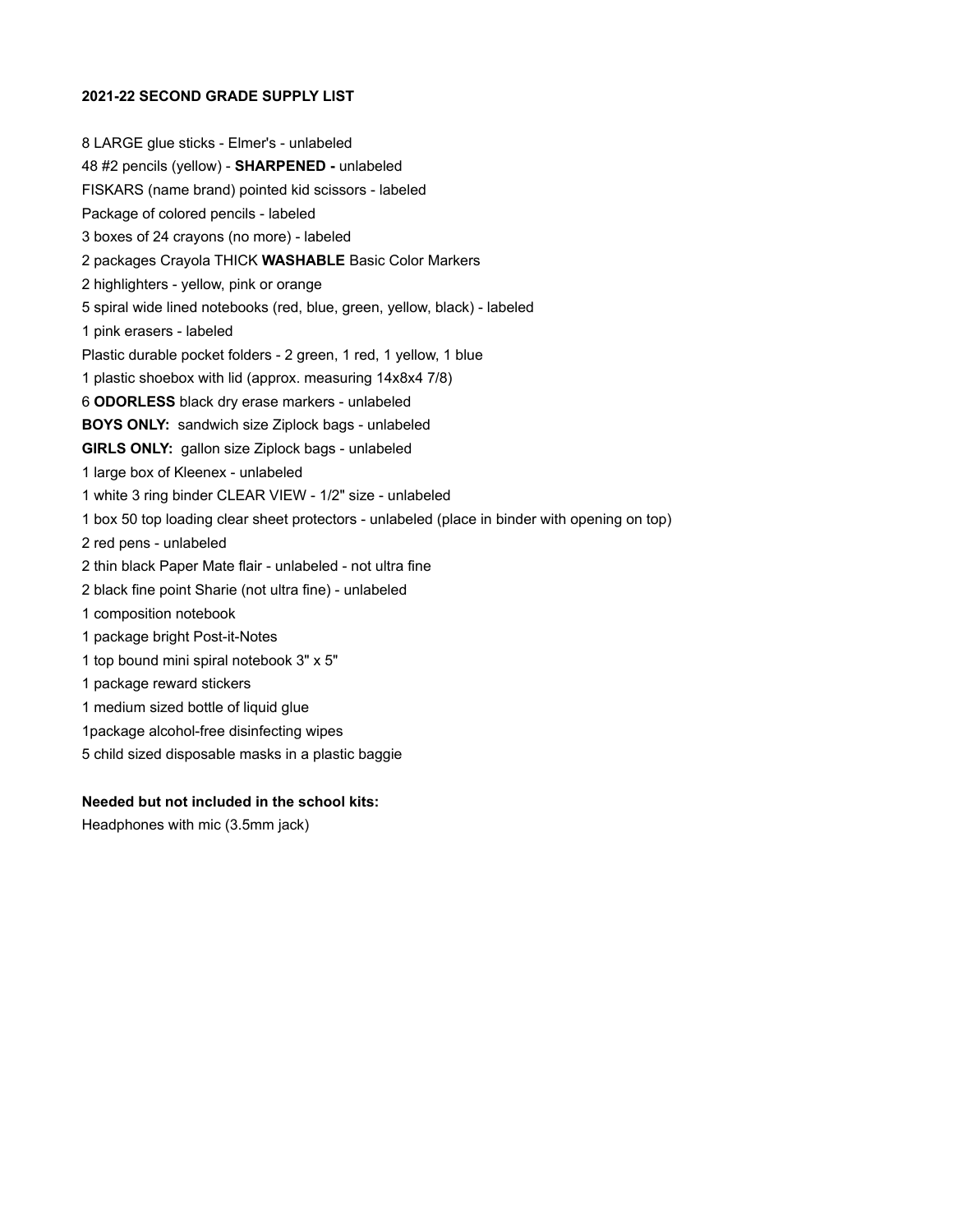### 2021-22 THIRD GRADE SUPPLY LIST

3 packages #2 pencils - SHARPENED 1 medium bottle Elmer's glue 6 large Elmer's glue sticks 1 set colored pencils 1 small hand held pencil sharpener 1 set Crayola WASHABLE markers 1 child size FISKAR scissors 1 box of 24 crayons 2 pink erasers 3 composition books 3 spiral notebooks - wide lined (1 blue, 1 red, 1 yellow) 1 package wide lined notebook paper 6 solid color pocket folders (red, blue, green, yellow, purple, black) 1 (1.5 inch) clear view white binder (for daily organization) 1 large pencil case with zipper (NO BOXES) 1 large box of Kleenex BOYS ONLY: 1 box gallon size Ziplock bags GIRLS ONLY: 1 box sandwich Ziplock bags 4 highlighters - any color 2 blue pens or 2 blue flair pens 1 package 3x3 Post-it-Notes 1 package alcohol free, non-scented wipes 4 dry erase markers 1package alcohol-free disinfecting wipes 5 child sized disposable masks in a plastic baggie

# Needed but not included in the school kits:

1 pack of Avery Binder Pockets, Acid Free, Durable, 5 Slash Jackets (75254) 1 clean old sock to use as eraser Headphones with mic (3.5mm jack) MP Library card (for home)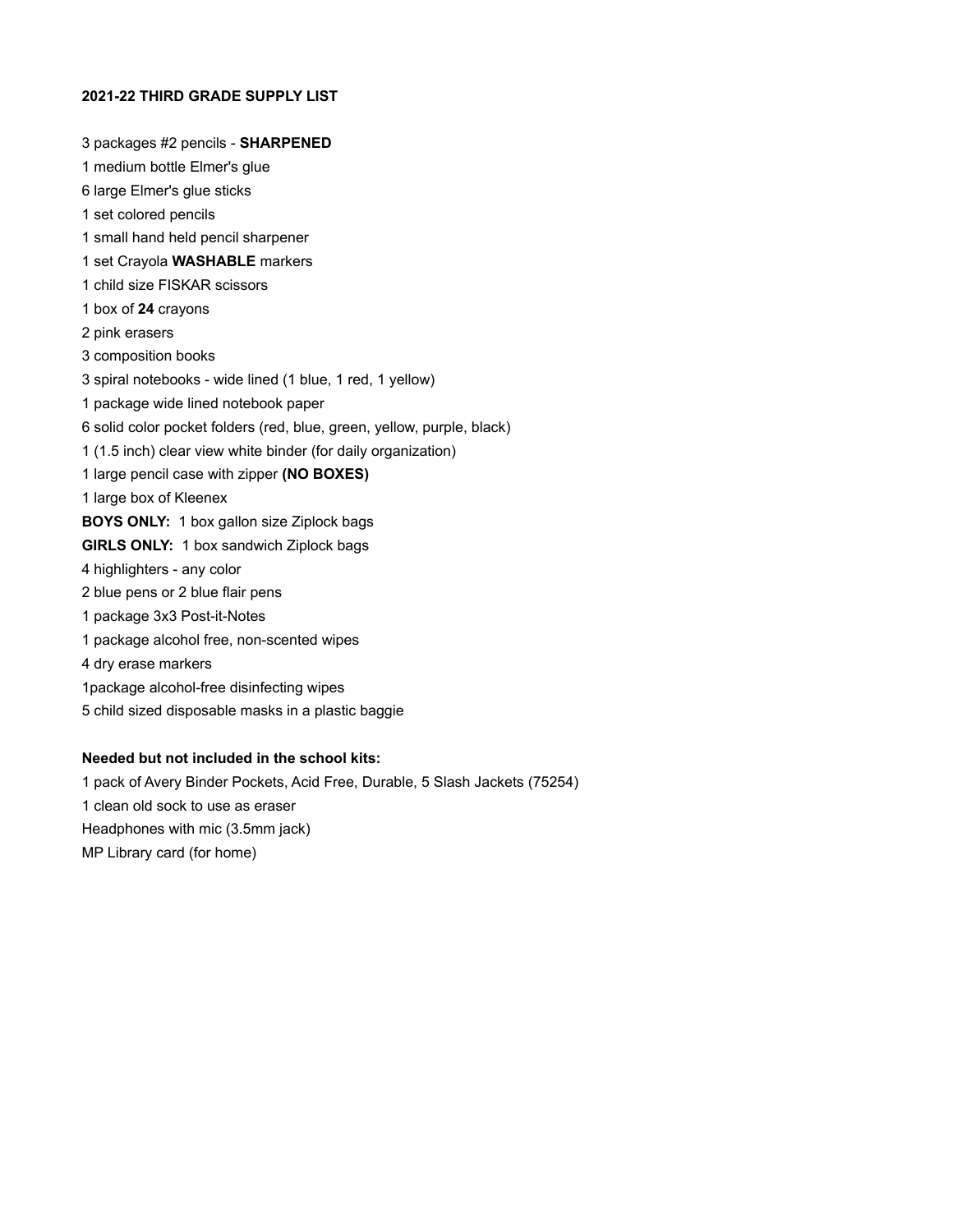### 2021-22 FOURTH GRADE SUPPLY LIST

1 box Crayola markers 1 set of 24 colored pencils - sharpened 1 box 24 count Crayola crayons 4 black Paper Mate Flairs felt tip markers (medium point) 1 pair pointed FISKAR (name brand) scissors 1 12" ruler with centimeters 2 erasers - pink or white 2 packages of lined 3x5 note cards 1 LARGE fabric pencil case with zipper 1 plastic pencil box (8 x 5 inches) 1 package wide lined notebook paper (not college ruled) 5 MEAD wide lined spiral notebooks (70 pages each - 1 red, 1 yellow, 1 blue, 1 green, 1 purple) 1 box of Kleenex 1 patterned folder - Take Home 5 plastic folders with pockets (1 red, 1 yellow, 1 blue, 1 green, 1 purple) BOYS ONLY: 1 package of gallon size Ziplock bags GIRLS ONLY: 1 package of sandwich size Ziplock bags 36 Ticonderoga pencils (sharpened) 1 pack of highlighters (containing 5-6 colors) 6 black pens 6 red pens 6 large Elmer's glue sticks 200 3x3 Post-it-Notes 1 durable hand held pencil sharpener 2 MEAD wide lined composition notebooks 2 3-pronged plastic folder with pockets (1 green, 1 red) 1 (4-6 count) packages Expo dry erase markers 1package alcohol-free disinfecting wipes 5 child sized disposable masks in a plastic baggie

# Needed but not included in the school kits:

Headphones/earbuds with mic (3.5mm jack)